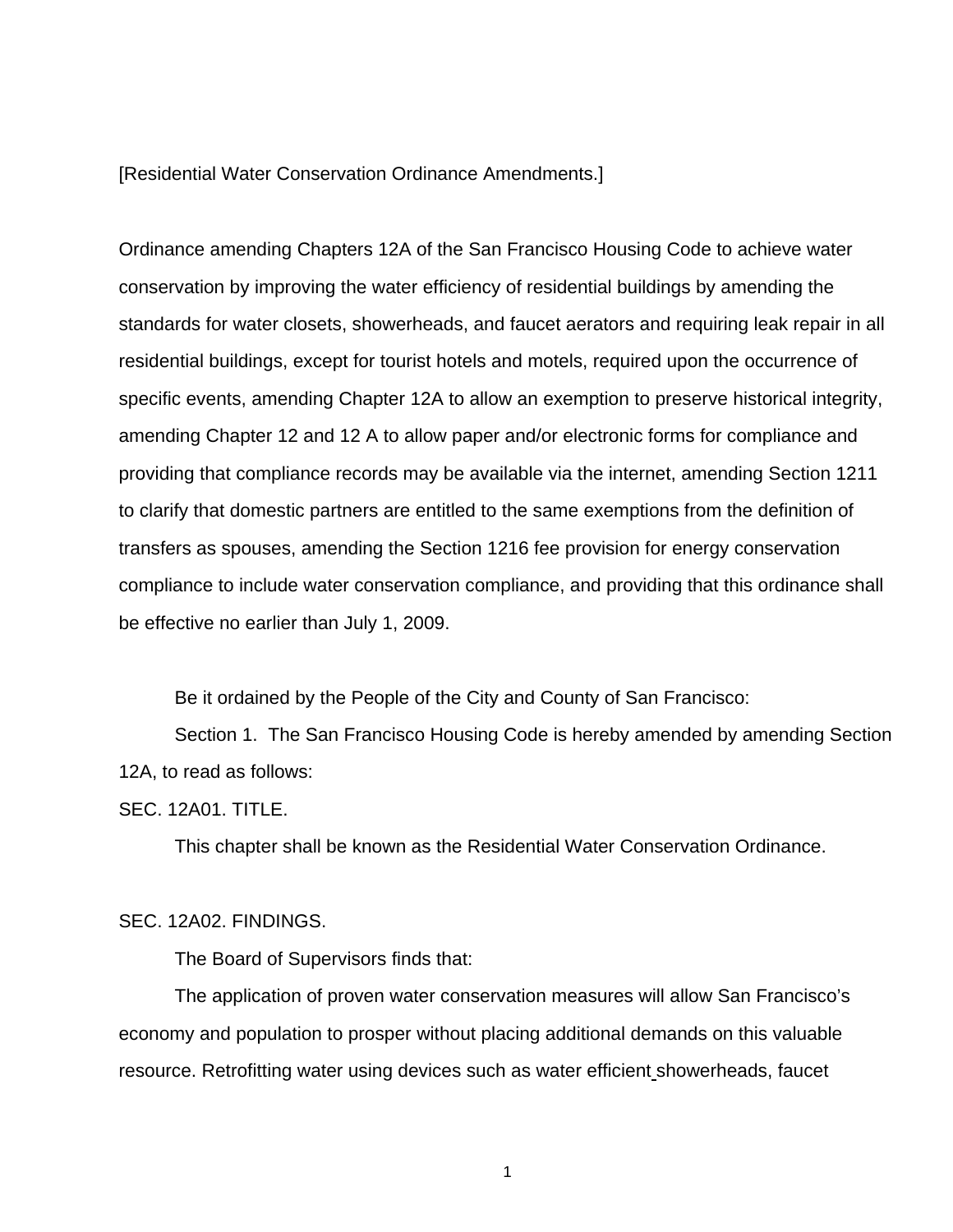aerators, and water closest is one of the most cost effective ways of reducing the City's potable water use.

 As a signatory to the California Urban Water Conservation Council Memorandum of Understanding Regarding Urban Water Conservation, the San Francisco Public Utilities Commission has agreed to actively promote the replacement of high water volume water closets and showerheads, among other water using devices, with more efficient models in San Francisco. The purpose of this section is to reduce demand for potable water within the City and County of San Francisco by establishing water efficiency standards for plumbing fixtures. Water saved from these programs will help to ensure a reliable water supply for customers both within and outside of San Francisco. This ordinance is part of a continuing program to achieve the City's goal of reducing water consumption in all residential, commercial, industrial and municipal buildings in the City and County of San Francisco.

#### SEC. 12A03. INTENT.

 It is the intent of this ordinance to conserve existing water supplies by reducing the overall demand for water in residential buildings by requiring the installation of water conservation devices in all residential buildings, except for tourist hotels and motels, upon the occurrence of specific events such as when the building undergoes major improvements, when there is a meter conversion, when there is a condominium conversion, and when there is a transfer of title.

### SEC. 12A04. DEFINITIONS.

 In addition to the definitions contained in Chapters 4 and 12 of this Code, for the purposes of this chapter the following words and phrases shall have the meanings ascribed to them by this Section: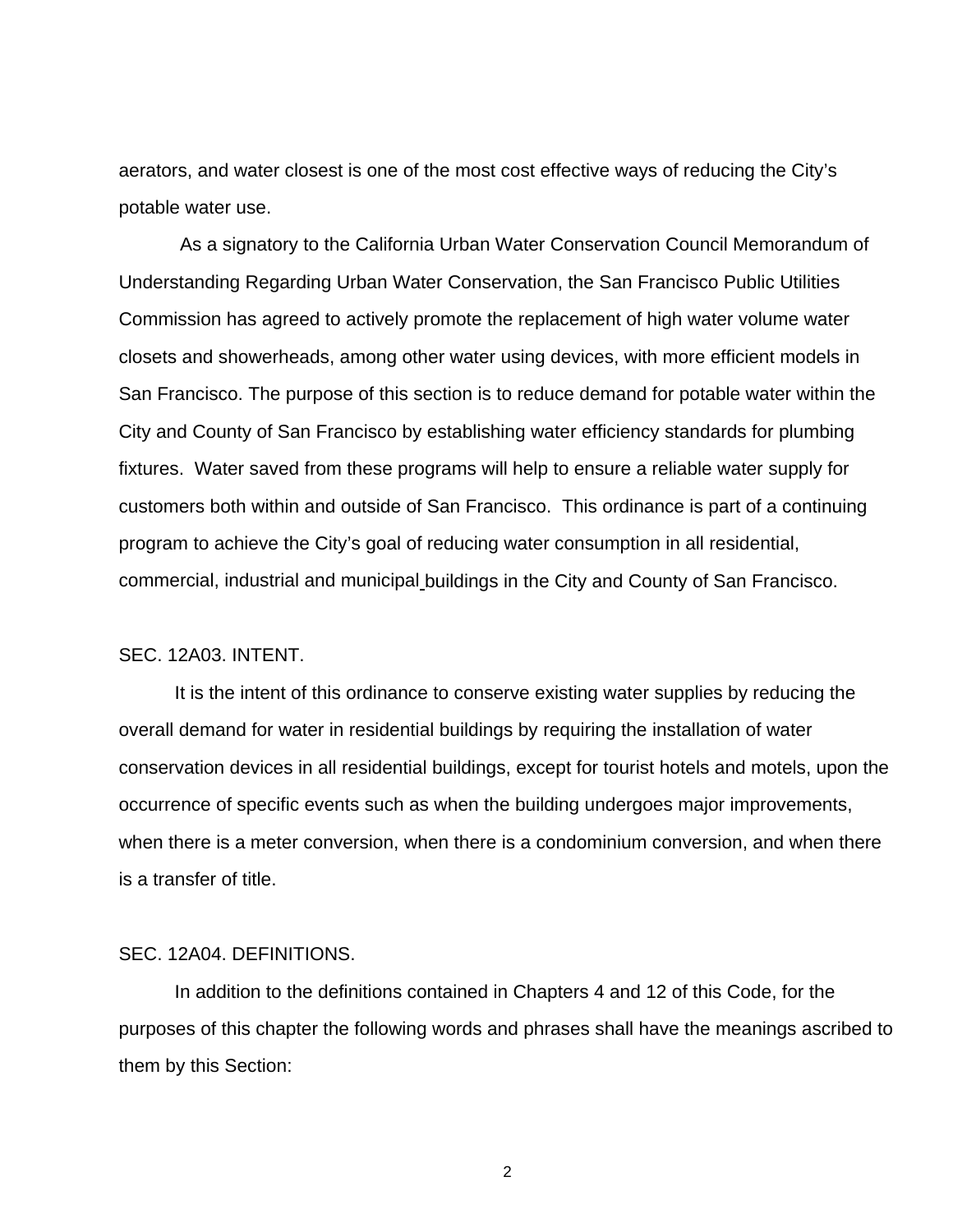(a) Qualified Inspector. A qualified inspector is an inspector defined in Chapter 13A, Section 1314A, of the San Francisco Building Code

 (b) Water Conservation Inspection. Inspection of a residential building for compliance with the requirements of this ordinance.

(c) Residential Building. A residential building is as defined in 1204(i) of this Code.

## SEC. 12A05. WATER CONSERVATION INSPECTIONS.

 A water conservation inspection which satisfies the requirements of this chapter shall be performed concurrently with the energy inspection required by Chapter 12 of this Code and must be performed by a qualified inspector.

# SEC. 12A06. PROOF OF COMPLIANCE WITH MINIMUM WATER CONSERVATION MEASURES.

 (a) Inspection Form. The Department of Building Inspection shall provide a standardized form, that may be paper and/or electronic*,* suitable for conducting a valid water conservation inspection and certifying compliance with the requirements of this ordinance, which forms may be paper and/or electronic. Said form may be combined with the energy inspection form required by Section 1207 of this Code. The inspection form shall be completed and signed by any qualified inspector, furnished to the building owner or the owner's authorized representative, and submitted to the Department of Building Inspection within 15 days from the date of completing the inspection.

 (b) Certificate of Compliance. When all of the water conservation requirements have been met, a certificate of compliance shall be submitted to the Department of Building Inspection and recorded. Proof of compliance with the requirements of this chapter shall be accomplished by submitting the completed certificate of compliance to the Department of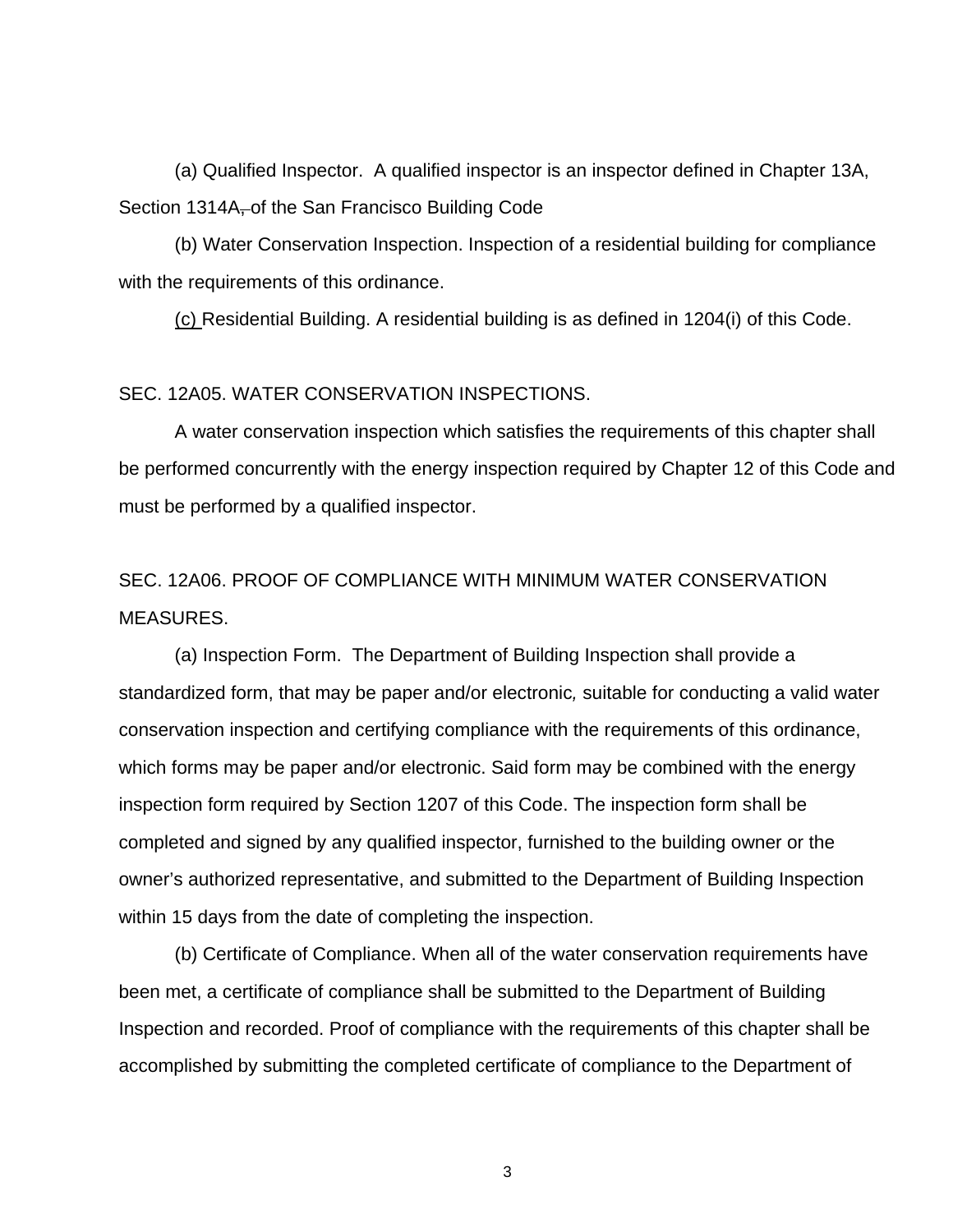Building Inspection, which shall maintain either a paper or electronic copy. A copy of the completed certificate of compliance shall be recorded by the building owner, or the building owner's authorized representative, with the San Francisco County Recorder's Office. In the event of a title transfer, it shall be recorded prior to or concurrent with the transfer of title.

 (c) Public Record. Water conservation inspection results and certificates of compliance shall be public information, shall be available for inspection by any interested person during regular business hours at the Department of Building Inspection, and may be made available electronically via the internet.

 (d) Fees. Reasonable fees may be required to pay for, but not exceed, the cost of implementing this chapter and shall be established pursuant to Section 1216.

### SEC. 12A07. POSTPONEMENT OF REQUIREMENTS.

 Application of inspection and water conservation requirements for any residential building shall be postponed for one year from the date of application for a demolition permit for said building. If the residential building is demolished and Certificate of Completion issued by the Department of Building Inspection before the end of the one-year postponement, the requirements of this chapter shall not apply. If the residential building is not demolished after the expiration of one year, the provisions of this chapter shall apply, even though the demolition permit is still in effect or a new demolition permit has been issued.

SEC. 12A08. WATER CONSERVATION REQUIREMENTS UPON MAJOR IMPROVEMENT, METERING CONVERSION, RESIDENTIAL CONDOMINIUM CONVERSION, OR COMPLETE INSPECTION.

 A valid water conservation inspection pursuant to Section 12A05 and subsequent compliance with required water conservation measures pursuant to Section 12A10 shall be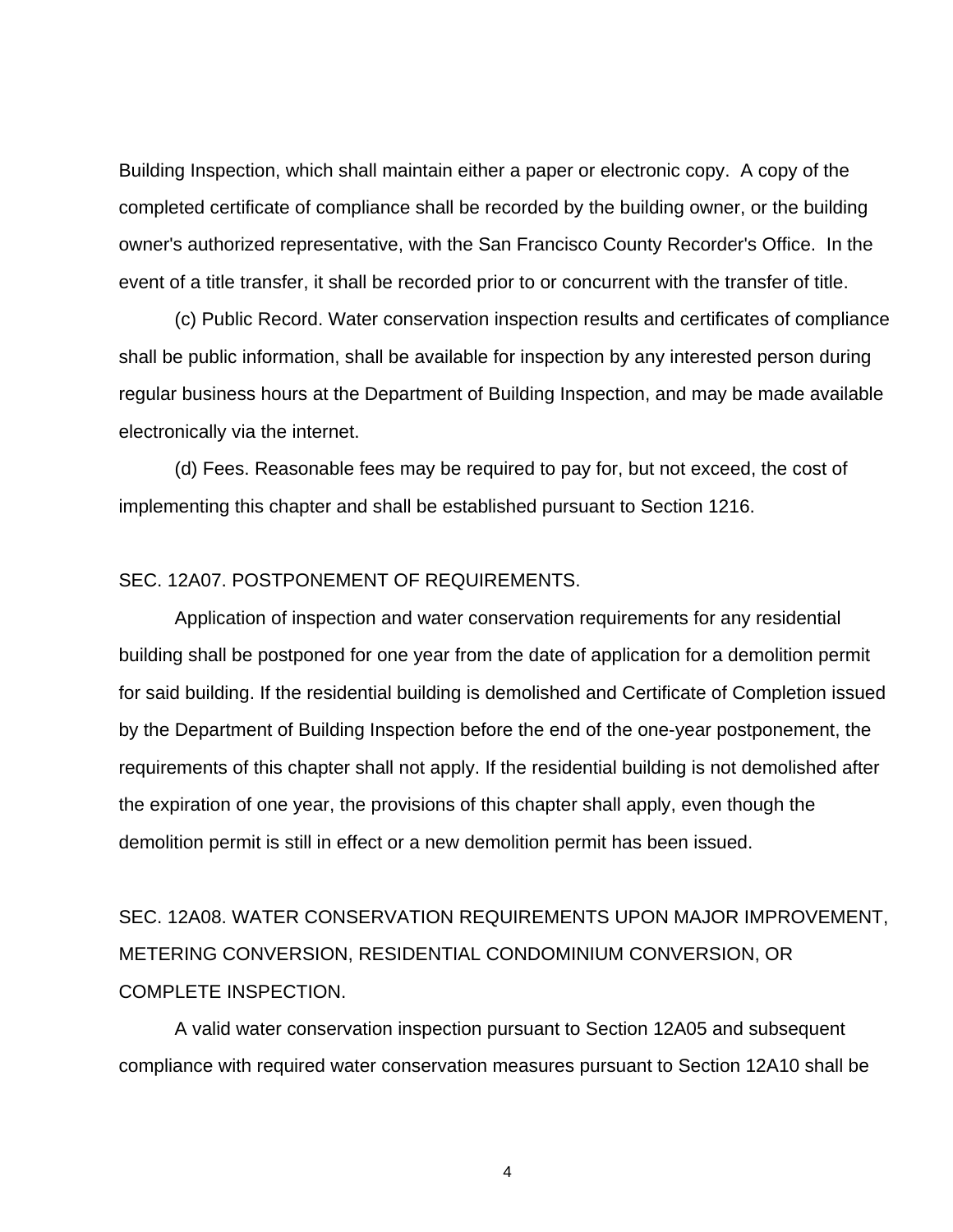required of a residential building concurrently with the energy conservation inspection and compliance requirements set forth in Section 1210 and 1211 of this Code.

# SEC. 12A09. WATER CONSERVATION INSPECTION REQUIREMENTS AT TRANSFER OF TITLE.

 Prior to any transfer of title as a result of sale or exchange of any residential building subject to the provisions of this chapter, the seller or the seller's authorized representative shall obtain a valid water conservation inspection pursuant to Section 12A05 and shall install all applicable water conservation measures required by Section 12A10 as enumerated in the water conservation inspection form. Compliance with the Section shall be concurrent with the energy conservation inspection required by Section 1211 of this Code and shall be in accordance with the provisions set forth in said Section, including but not limited to the option to transfer responsibility for compliance with applicable water conservation measures required by Section 12A10 to the buyer through an Energy Conservation Escrow Account pursuant to Section 1211(c).

## SEC. 12A10. REQUIRED WATER CONSERVATION MEASURES.

 The following water conservation measures are required for residential buildings as defined in Section 1204(i) of this Code, notwithstanding Section 1209 of this Code:

 (a) Replace all showerheads having a maximum flow rate exceeding 2.5 gallons per minute, with showerheads not exceeding the maximum flow rate established by the California Energy Commission, as set forth in the Appliance Efficiency Regulations, California Code of Regulations, Title 20, Sections 1601 to 1608, as it may be amended. Showers shall have no more than one showerhead per valve. For purposes of this subsection, the term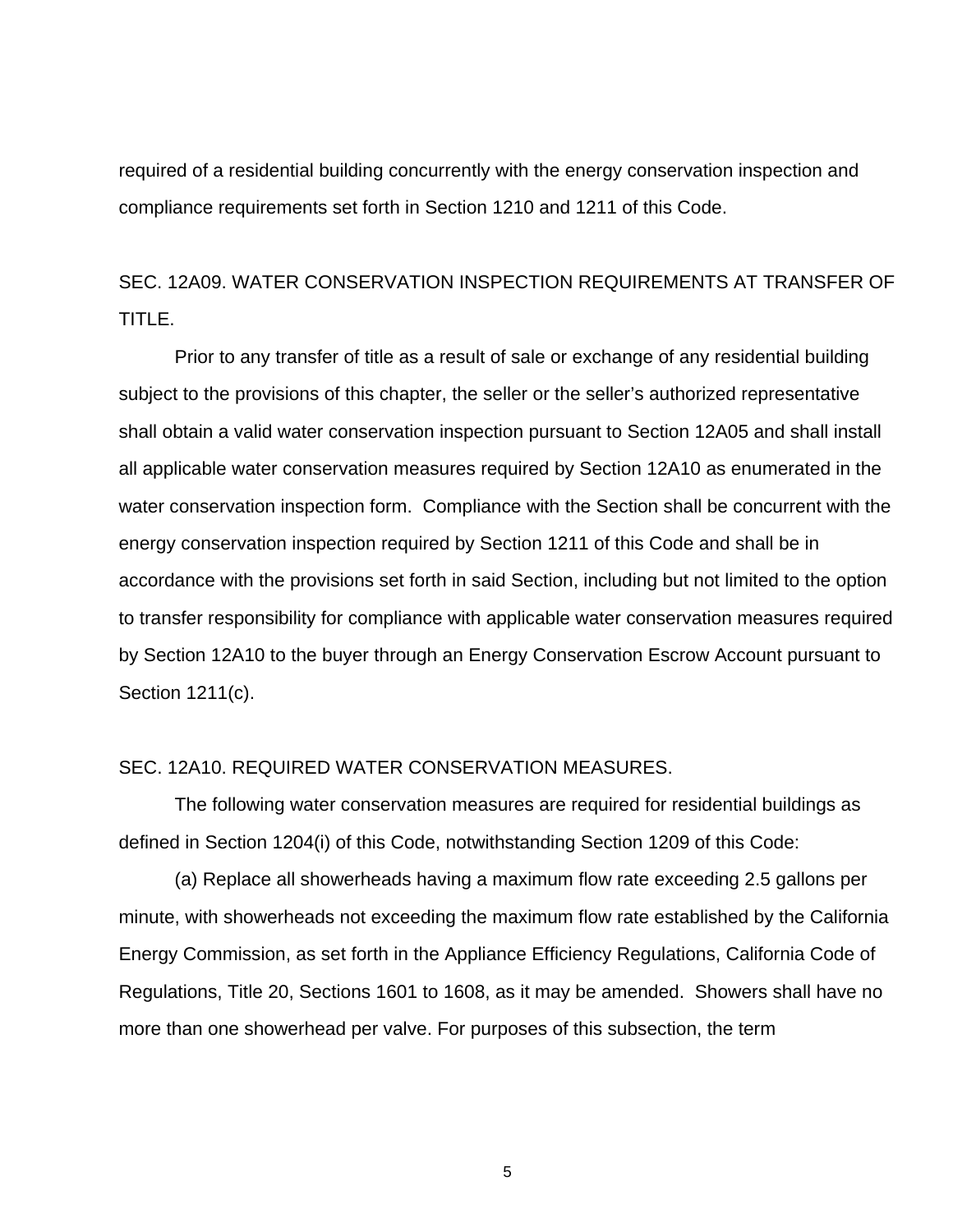"showerheads" includes rain heads, rain tiles, or any other fitting that transmits water for purposes of showering.

 (b) Replace all faucets and faucet aerators having a maximum flow rate exceeding 2.2 gallons per minute at a water pressure of 60 pounds per square inch, with plumbing fittings not exceeding the maximum flow rate established by the California Energy Commission, as set forth in the Appliance Efficiency Regulations, California Code of Regulations, Title 20, Sections 1601 to 1608, as it may be amended.

 (c) Replace all water closets that have a rated water consumption exceeding 1.6 gallons per flush with fixtures not exceeding the maximum rated water consumption established in the San Francisco Plumbing Code, Chapter 4, Section 402.2, as it may be amended. A seller of a residential building may request an exemption from replacing a water closet in the building if the replacement would detract from the historical integrity of the building, as determined by the Director of the Department of Building Inspection pursuant to the California Historical Building Code and Section 12A11(b).

(d) Leak repair: All water leaks shall be located and repaired.

 (1) For residential buildings with one and two units, water meter registration shall be used to determine the existence of leaks. Compliance is achieved if there is no meter movement for ten minutes while all household fixtures are shut off.

(2) For residential buildings with three or more units, visual inspection or water meter registration shall be used. If water meter registration is used, compliance is achieved if there is no meter movement for ten minutes while all household fixtures are shut off.

 (3) In all residential buildings, all tank type water closets shall be tested with leak detector tablets or dye to detect slow valve leaks, and all flushometer type fixtures shall be visually checked for proper operation with respect to timing and leaks.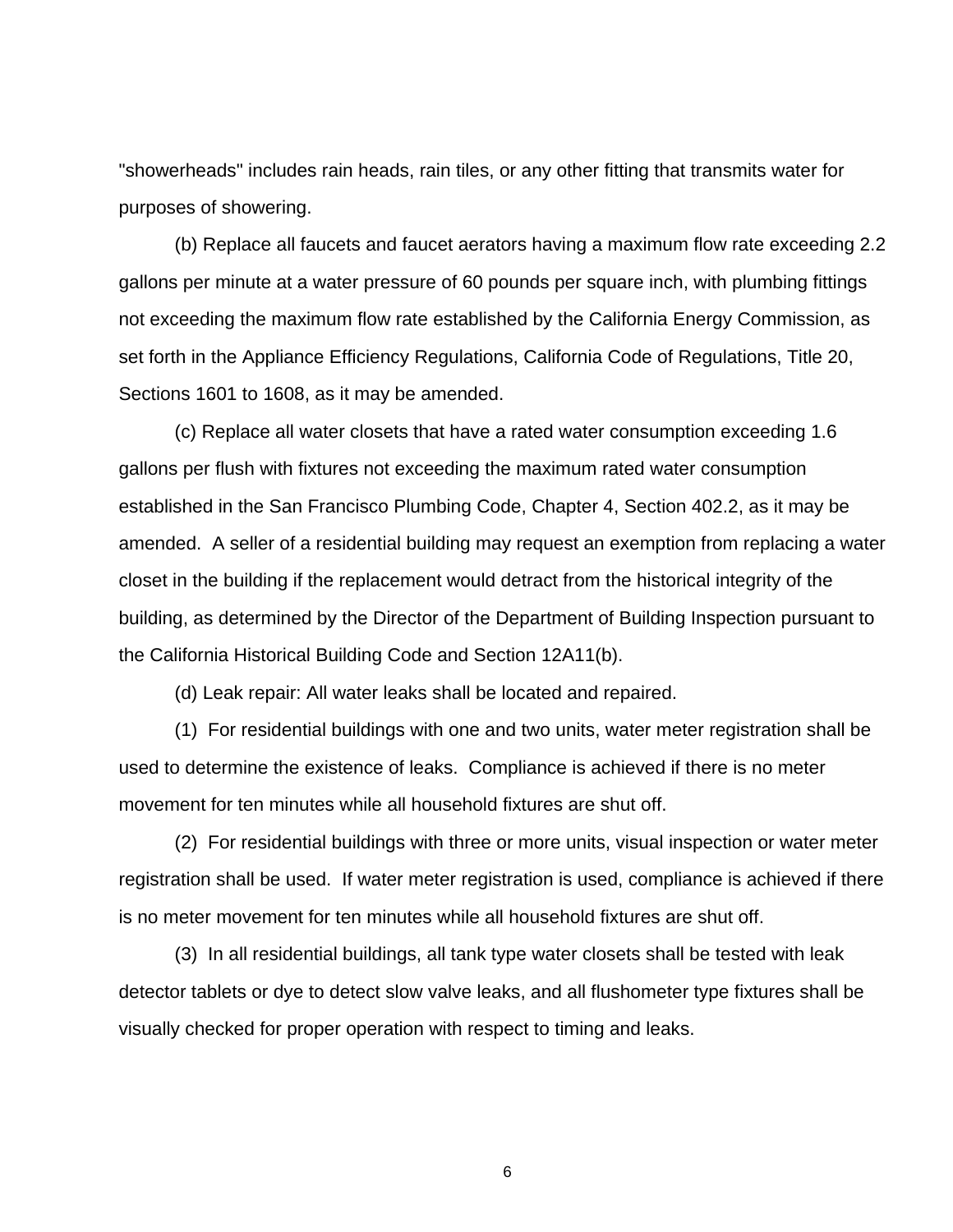(e) An exemption from the requirement for showerheads listed in Paragraph (a) of this Section will be granted for a residence upon filing with the Public Utilities Commission a letter from a licensed physician specifying a valid medical reason on the part of the occupant of that residence for non-compliance*.* An exemption under this Section shall continue in force until the individual qualifying for the exemption no longer resides at the exempted property, or until the medical condition qualifying for the exemption terminates. Within one year following the departure of the individual qualifying for the exemption from the exempted residence or termination of the medical condition, all showerheads in the property shall be replaced in compliance with Section 12A10(a).Upon transfer of title of any building subject to an exemption in whole or in part under this Section, the provisions of Section 12A09 shall apply; however, proof of an exemption under this Section shall be sufficient to show compliance with the requirements of this chapter as to low-flow showerhead and/or an exempted residence within a multiple-family residential building. An exemption for a single residence under this Section shall not constitute an exemption for an entire multiple-family building wherein the single residence is located.

# SEC. 12A11. APPEAL FROM RESULTS OF A WATER CONSERVATION INSPECTION, OR REQUEST FOR EXEMPTION.

 (a) Any person with an interest in the property subject to a water conservation inspection who contests the determination of a qualified inspector regarding required water conservation measures*,* may appeal said decision to the Director of the Department of Building Inspection within ten working days from the date the completed inspection form was filed with the Department of Building Inspection. The notice of appeal shall state, clearly and concisely, the grounds upon which the appeal is based. The burden of proof shall be on the appellant to demonstrate that the water conservation measure is not required under this chapter. The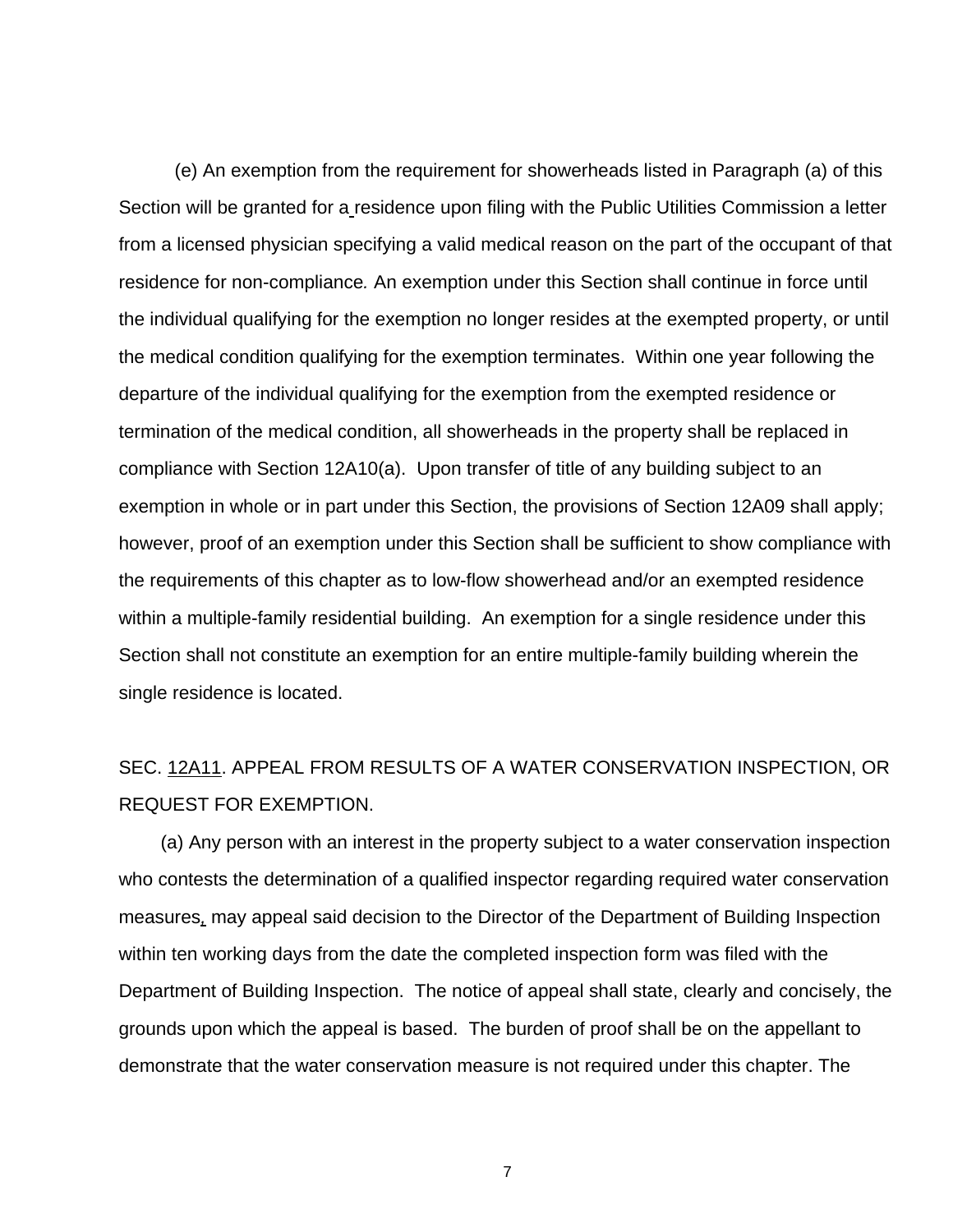determination of the Director may be appealed to the Building Inspection Commission pursuant to the notice and appeal procedures established in the Administrative Code Chapter 77.

 (b) Any person with an interest in the property subject to a water conservation inspection who claims an exemption pursuant to Section 12A10 (c) of this Chapter may request a determination of exemption from the Director of the Department of Building Inspection by filing the request and stating the basis for the claim. The burden of proof shall be on the applicant to demonstrate the qualifications for the exemption. The determination of the Director may be appealed to the Building Inspection Commission pursuant to the procedures for notice and appeal established in the Administrative Code Chapter 77.

 (c) Any appeal or request for exemption to the Director filed pursuant to this Section shall be accompanied by payment of a filing fee, pursuant to Section 1216 of this Code.

### SEC. 12A12. CIVIL REMEDIES.

 (a) Remedies. The remedies for failure to comply with the requirements of Section 12A08 and 12A09 of this chapter shall be as set forth in Subsections (a) and (b) of Section 1215 of this Code for violations of the Residential Energy Conservation Ordinance.

 (b) Exceptions. In undertaking this program of water conservation inspections, the City and County of San Francisco is assuming an undertaking only to promote the general welfare. It is not assuming, nor is it imposing on its offices and employees, an obligation for breach of which it is liable in money damages to any person who claims that such breach proximately caused injury. No civil liability, based on this ordinance, shall ensue from claims that the performance of, nonperformance of, negligent performance of, untimely performance of, or failure to perform in a proper manner, a water conservation inspection or audit shall cause injury to any person where that inspection or audit is conducted by a utility, or representative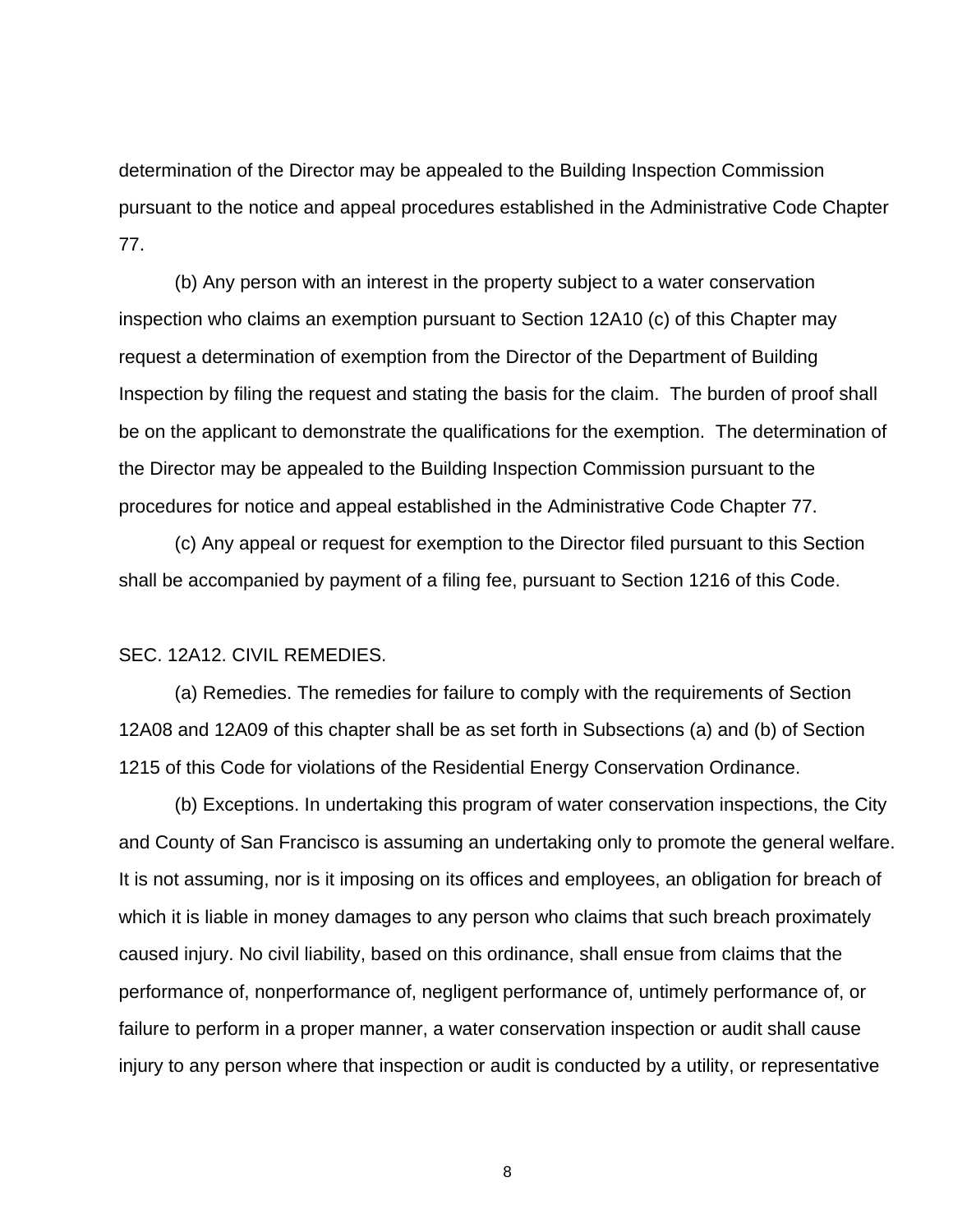of a utility, which offers inspection, water-use survey or audit service for which no charge is made to the homeowner.

### SEC. 12A13. SEVERABILITY.

 If any provision or clause of this ordinance or the application thereof to any person or circumstance is held to be unconstitutional or to be otherwise invalid by any court of competent jurisdiction, such invalidity shall not affect other provisions, and clauses of this ordinance are declared to be severable.

 Section 2. The San Francisco Housing Code is hereby amended by amending Section 1207, to read as follows:

SEC. 1207. PROOF OF COMPLIANCE WITH MINIMUM ENERGY CONSERVATION MEASURES.

 (a) Contents. The Department of Building Inspection shall provide a standardized form*,*  that may be paper and/or electronic, suitable for conducting a valid energy inspection and certifying compliance with the requirements of this ordinance. Said form shall contain both an inspection form listing energy conservation measures required by the Chapter and a compliance certificate.

 (b) Inspection Form. The inspection form shall be completed and signed by any qualified inspector, furnished to the building owner or the owner's authorized representative, and submitted to the Department of Building Inspection within 15 days from the date of completing the inspection.

 (c) Certificate of Compliance. When all of the energy conservation requirements have been met, the certificate of compliance shall be submitted to the Department of Building Inspection by one of the following: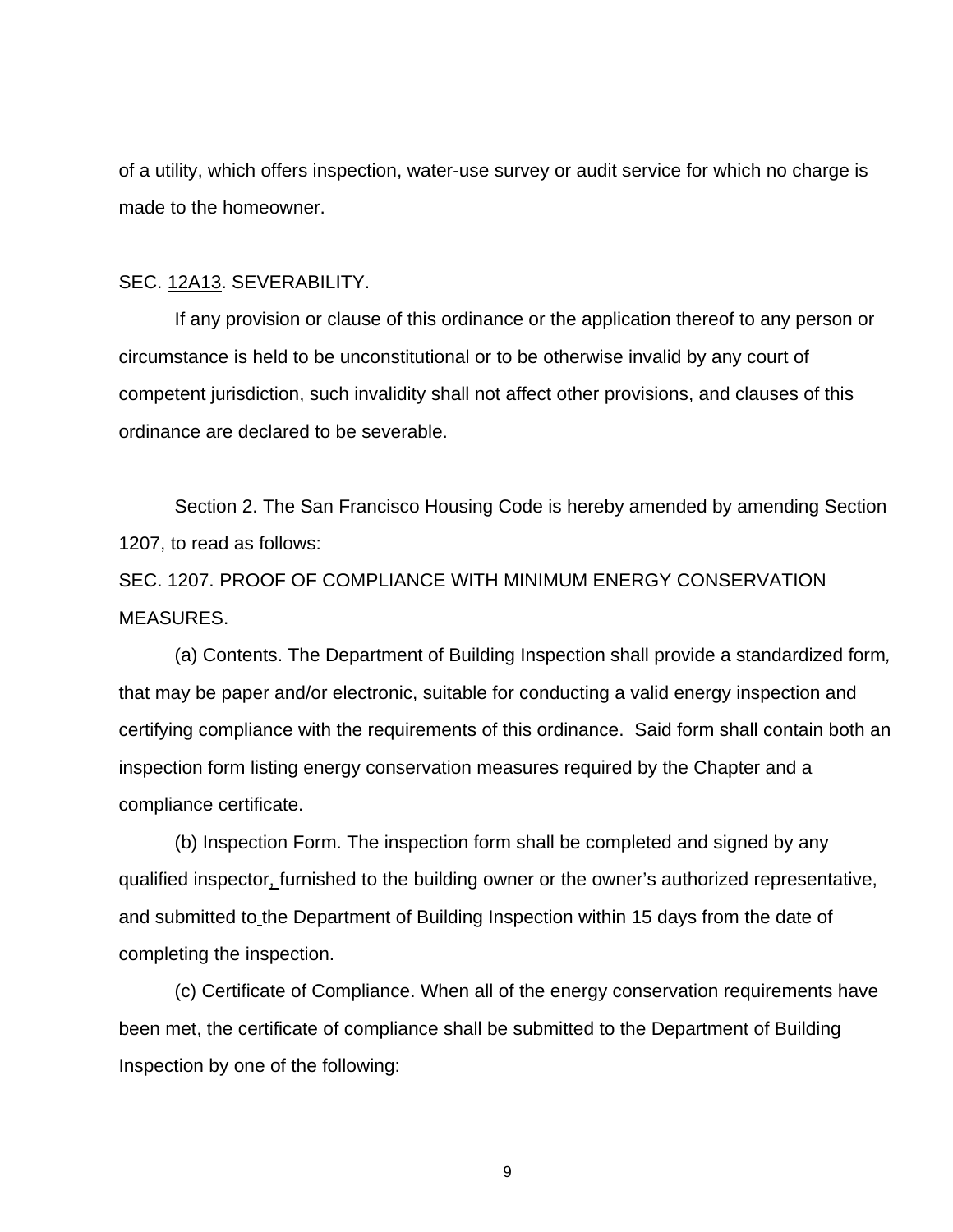(1) A qualified energy inspector pursuant to Section 1206; or

 (2) For a residential building containing one or two dwelling units only: the state licensed contractor who installed the energy conservation measures required as a result of the energy inspection; or

(3) An authorized agent of the Department of Building Inspection.

 (d) Filing and Recording. Proof of compliance with the requirements of this Section shall be accomplished by submitting the completed certificate of compliance to the Department of Building Inspection which shall maintain a paper and/or electronic copy. A copy of the completed certificate of compliance shall be recorded by the building owner, or the building owner's authorized representative*,* with the San Francisco County Recorder's Office. In the event of a title transfer, it shall be recorded prior to or concurrent with transfer of title.

(e) Public Record*.* Energy inspection results and certificates of compliance shall be public information and shall be available for inspection by any interested person during regular business hours at the Department of Building Inspection.

(f) Limitation of Utility Inspections. Nothing in this Section nor in any other provision of this chapter shall impose any obligation on a utility to perform more than one visit to a dwelling unit for any purpose. Nothing in this Section nor in any other provision of this chapter shall impose any obligation on a utility energy auditor to visit a dwelling unit solely for certification of compliance purposes.

 Section 3. The San Francisco Housing Code is hereby amended by amending Section 1211, to read as follows:

SEC. 1211. ENERGY INSPECTION REQUIREMENT AT TRANSFER OF TITLE.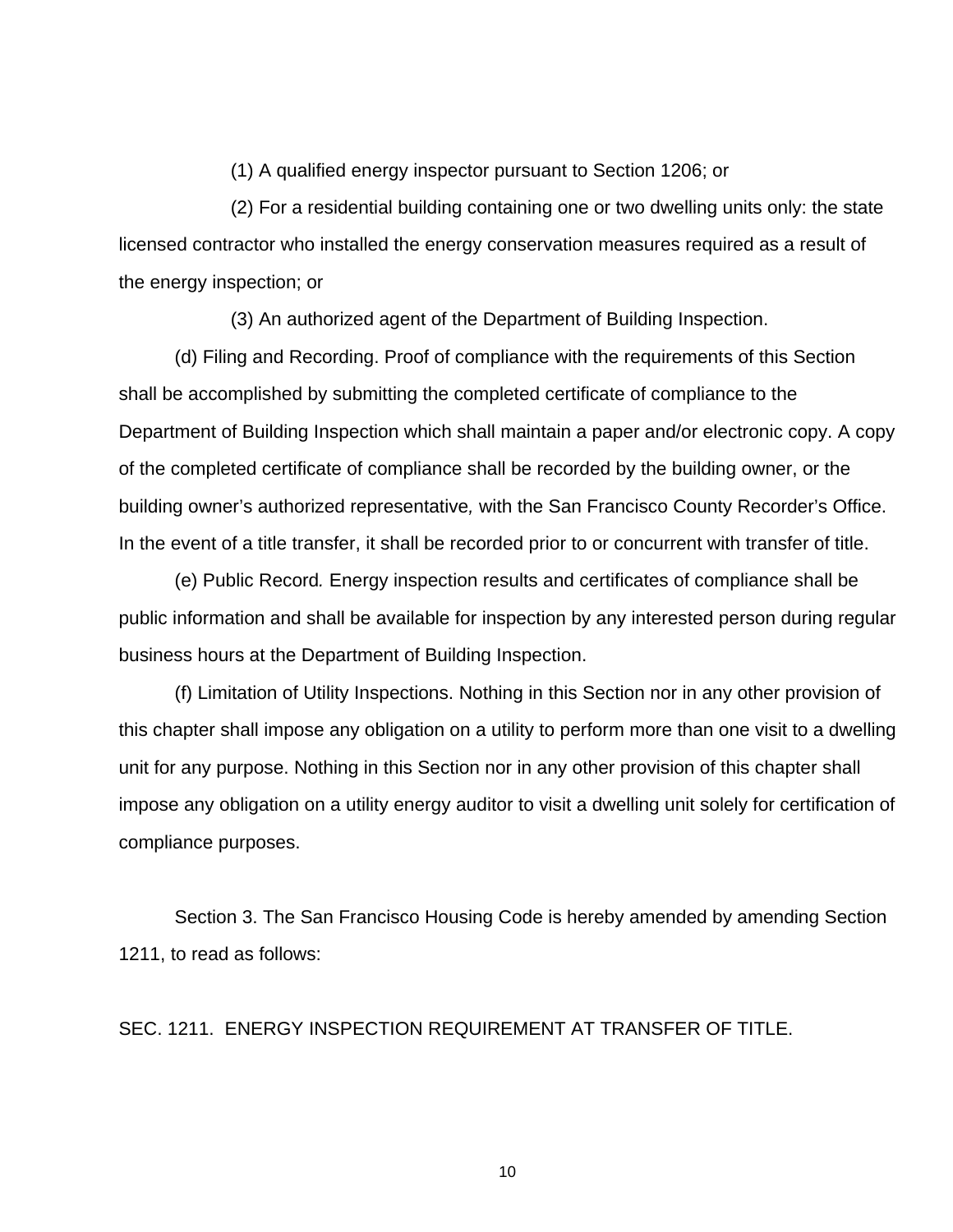(a) Prior to any transfer of title of any residential building subject to the provisions of this chapter as a result of sale or exchange, the seller, or the seller's authorized representative, shall obtain a valid energy inspection and shall install all applicable energy conservation measures required by Section 1212 as enumerated in the energy inspection form. The seller, or the seller's authorized representative, must furnish a copy of the completed inspection from showing compliance with this chapter to the buyer prior to transfer of title.

 (b) Title Transfer Exemption. A transfer of a residential building by operation of law rather than by purchase is exempt from the provision of this chapter. This exemption includes, but is not limited to:

 (1) Transfers pursuant to court order, including, but not limited to, transfers ordered by a probate court in administration of an estate, transfers pursuant to a writ of execution, transfers by a trustee in bankruptcy, transfers by eminent domain, or transfers resulting from a decree for specific performance;

 (2) Transfers to a mortgagee by a mortgagor in default, transfers to a beneficiary of a deed of trust by a trustor in default, transfers by any foreclosure sale after default in an obligation secured by a mortgage, or transfer by a sale under a power of sale after a default in an obligation secured by a deed of trust or secured by any other instrument containing a power of sale;

 (3) Transfers by a fiduciary in the course of the administration of a guardianship, conservatorship, or trust;

(4) Transfers from one co-owner to one or more co-owners;

 (5) Transfers made to a spouse, or a domestic partner registered with the State of California, or to a person or persons in the lineal line of consanguinity of one or more of the transferors;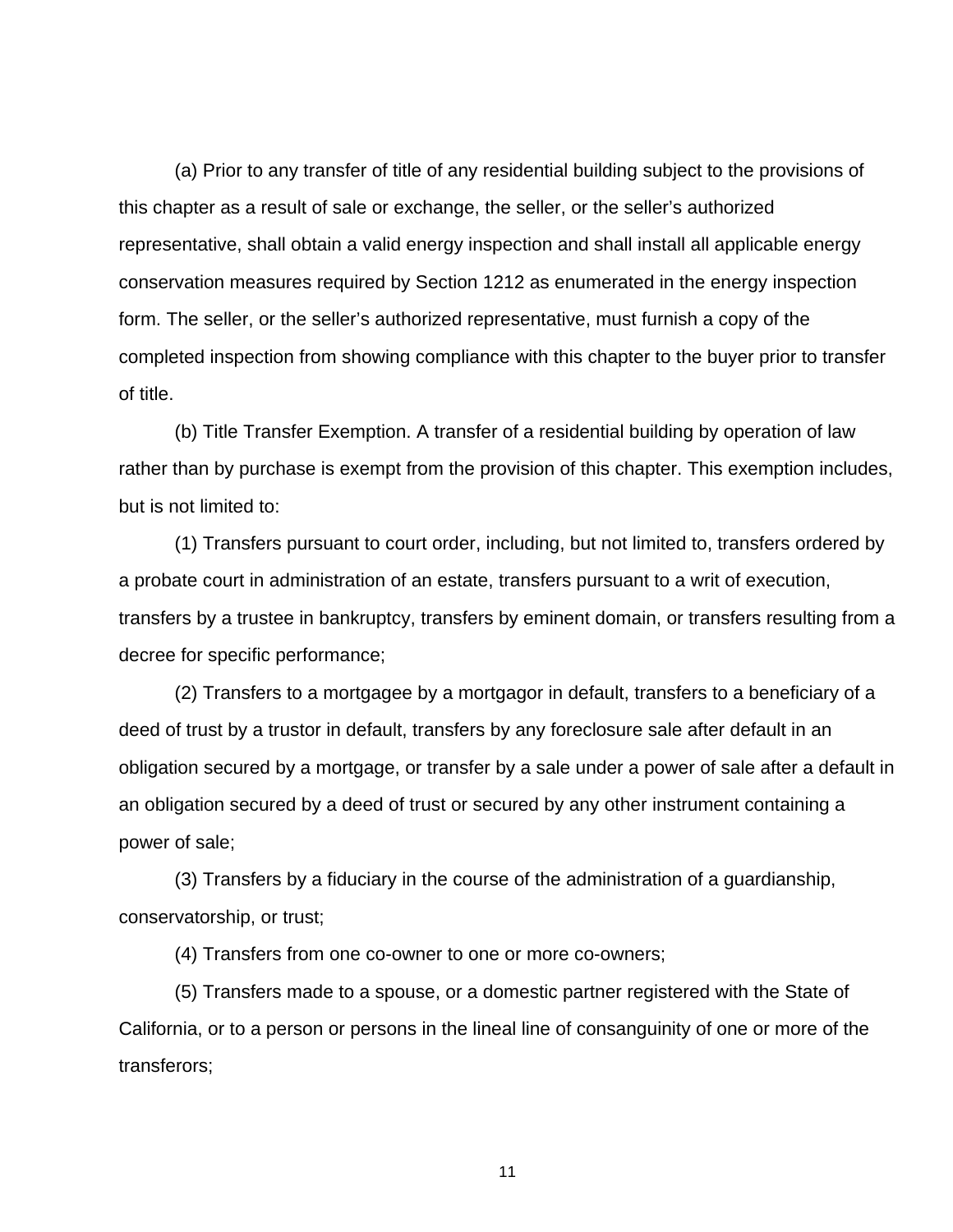(6) Transfers between spouses or domestic partners resulting from a decree of dissolution of a marriage or a domestic partnership or a decree of legal separation or from a property settlement agreement incidental to such decrees;

 (7) Transfers by the State Controller in the course of administering the Unclaimed Property Law, Chapter 7 (commencing with Section 1500) of Title 10 of Part 3 of the Code of Civil Procedure;

 (8) Transfers under the provisions of Chapter 7 (commencing with Section 3691) and Chapter 8 (commencing with Section 3771) of Part 6 of Division 1 of the Revenue and Taxation Code;

(9) Transfers resulting by operation of law;

(10) Transfers by which title to real property is reconveyed pursuant to a deed of trust;

 (11) Transfers for which a transfer agreement was entered into prior to the effective date of this ordinance.

 (c) Energy and Water Conservation Escrow Account. The seller, or the seller's authorized representative, may transfer responsibility for compliance with the minimum energy conservation measures of Section 1212 and the minimum water conservation measures of Section 12A10 to the buyer of the building if at the time of transfer of title:

 (1) A valid energy inspection, within the meaning of Section 1205, and a valid water conservation inspection within the meaning of Section 12A09 have been made and the inspection form or forms filed with the Department of Building Inspection along with notification indicating that an escrow account has been set up pursuant to this Section and giving the escrow holder's name and address and the escrow number;

 (2) A written agreement signed by the buyer and seller is deposited into the escrow containing the following;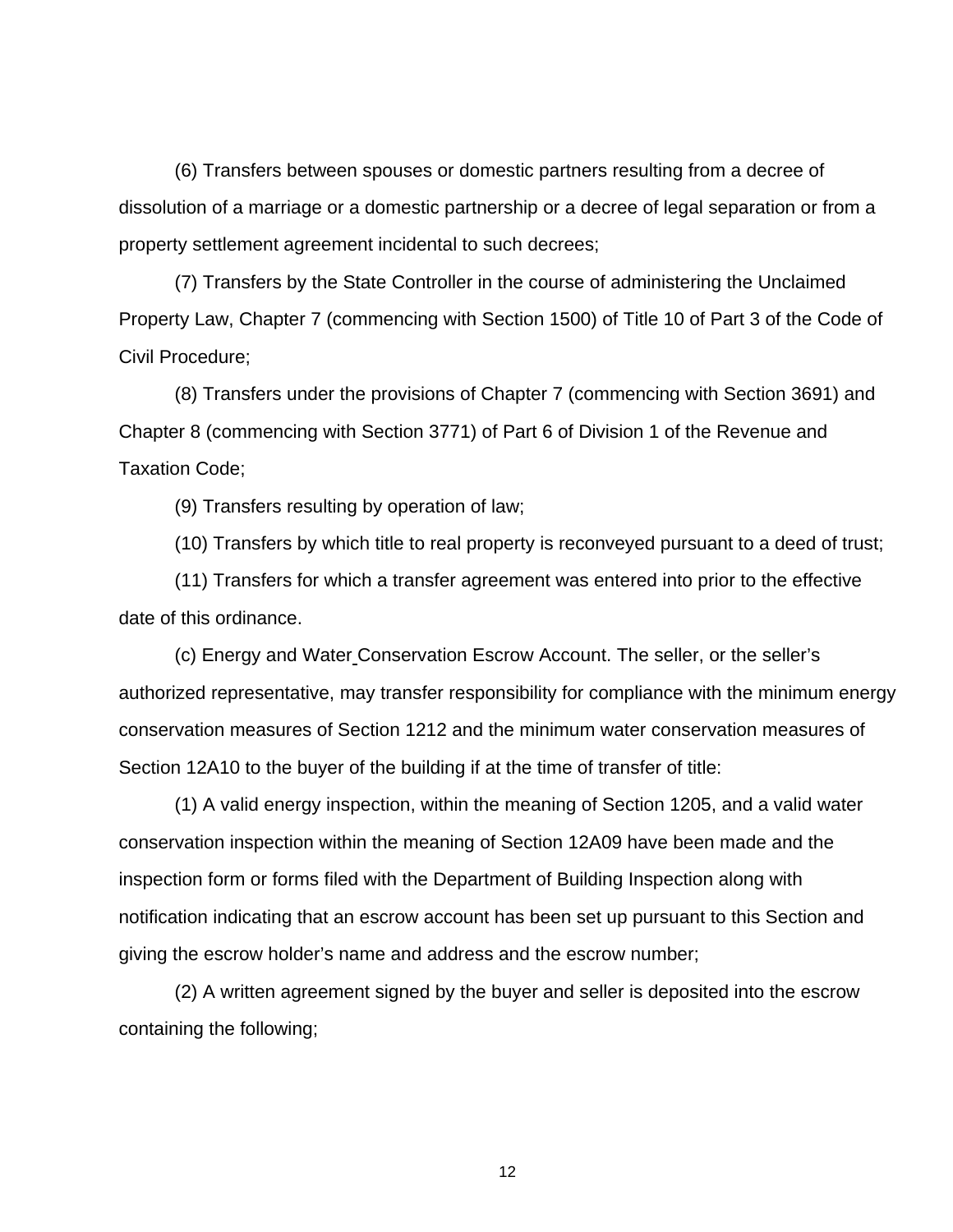(i) The buyer's agreement that the required energy and water conservation measures will be installed within 180 days of transfer of title,

 (ii) The seller's agreement that funds equal to one percent of the purchase price indicated on the accepted purchase offer shall be retained by the escrow holder and disbursed as follow:

 (a) Upon delivery to the escrow holder of a copy of the completed certificate of compliance as filed with the Department of Building Inspection within 180 days after the close of escrow, the escrow holder shall, upon written instructions of the buyer, disburse so much of these funds as are required to pay the provider(s) of the materials and labor used to bring the property into compliance with the provisions of this chapter and Chapter 12A and shall disburse any surplus thereafter remaining to the seller;

 (b) If such certificate of compliance is not delivered to the escrow holder within 180 days after the close of escrow, all said funds shall be deposited into the Residential Energy Conservation Account of the Repair and Demolition Fund of the City and County of San Francisco established pursuant to Section 102.13 of the San Francisco Building Code (Part II, Chapter I of the San Francisco Municipal Code) to be used exclusively to bring the building into compliance with the provisions of this chapter and Chapter 12A, with any surplus funds to be returned to the seller once compliance is achieved. No funds shall be deposited in the Residential Energy Conservation Account under this Subsection as long as, in the case of the subject building: (A) an appeal is pending or an extension has been granted pursuant to Section 1213 of this chapter; (B) an appeal is pending pursuant to Section 12A11 of this Code; or (C) a complaint is pending in court on behalf of the buyer or seller, or an arbitration proceeding is underway between the buyer and seller, with respect to the disposition of the escrow fund for the purpose of completing energy or water conservation measures pursuant to this Code.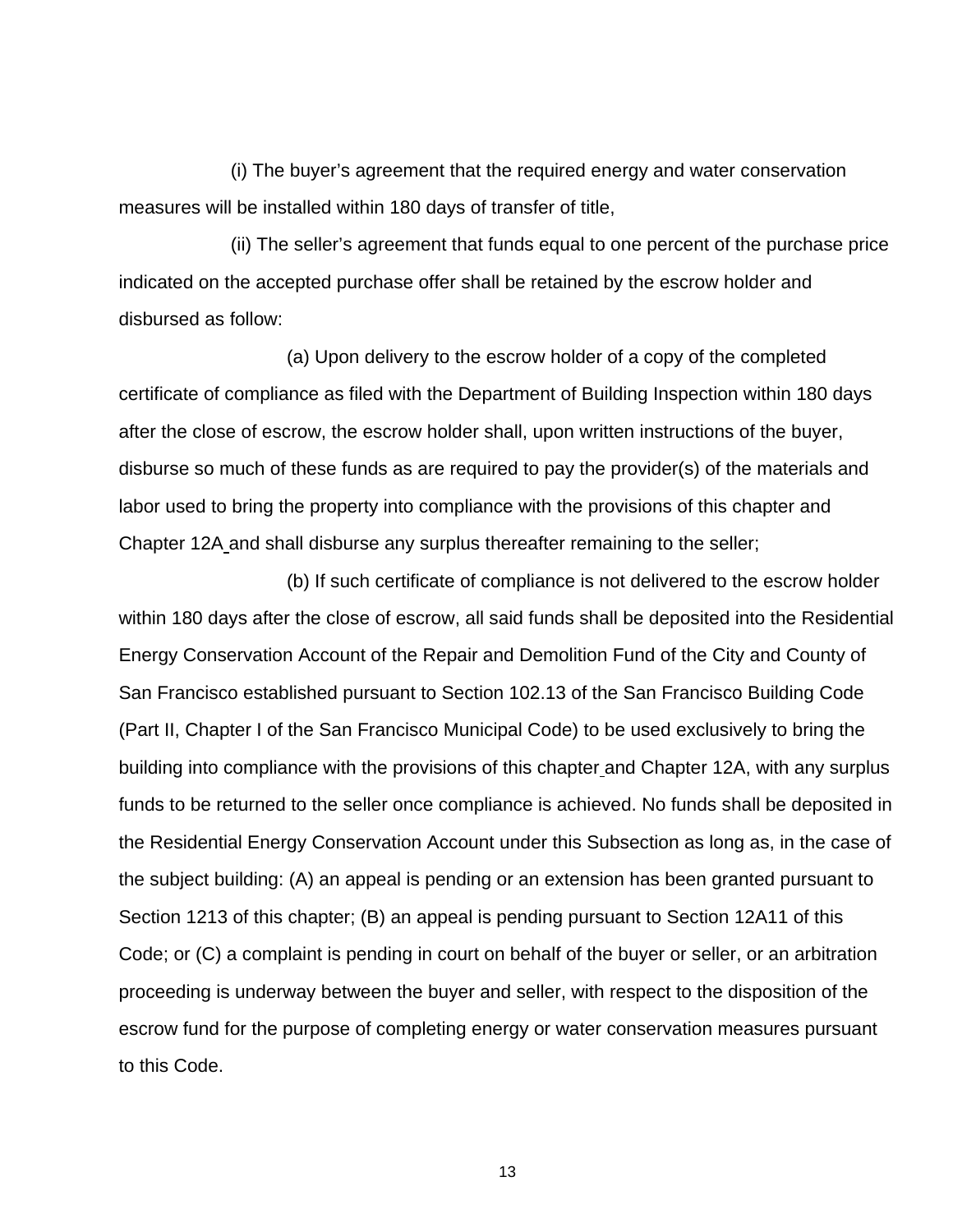(d) Notice of the Requirements of This Ordinance. The seller, or the seller's authorized representative involved in the sale or exchange of residential building subject to the provisions of this chapter and Chapter 12A, shall give written notice of the requirements of this ordinance to the buyers. Prior to the effective date of this ordinance an informational brochure specifying the energy and water conservation requirements shall be made available by the Department of Building Inspection. Delivery of this brochure to the buyer shall satisfy the notice requirements of this Section. Failure to give notice as required by this Section shall not excuse or exempt the seller or buyer of a residential building from compliance with the requirements of this chapter and Chapter 12A.

 Section 4. The San Francisco Housing Code is hereby amended by amending Section 1212, to read as follows:

## SEC. 1212. REQUIRED ENERGY CONSERVATION MEASURES.

 The following energy conservation measures are required by this ordinance for a residential building; provided, however, that if the owner proves, pursuant to Section 1213, that the application of any energy conservation measure is not cost-effective, that measure shall not be required.

(a) Building containing one or two dwelling units:

 (1) Ceiling insulation to a minimum resistance level of R-19 over the entire accessible attic space, provided that the existing ceiling insulation is less than R-11. Before insulation is installed in a building not meeting this standard, dropped spaces in attic floors, such as those above stairwells, shall be sealed effectively to limit air infiltration. Installation of ceiling insulation shall be required to conform to Section 719 of the Building Code (Part II, Chapter I of the San Francisco Municipal Code).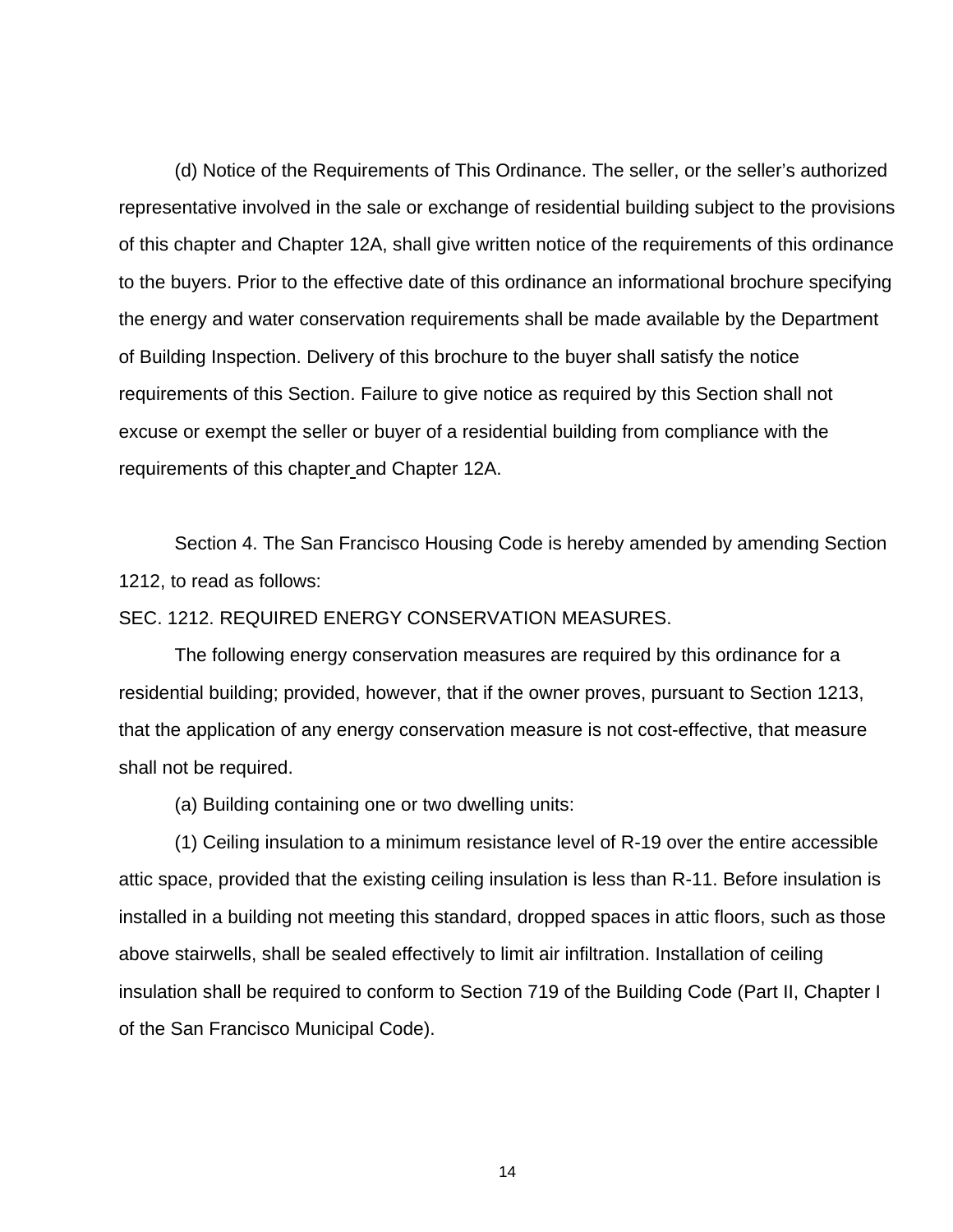(2) Weatherstripping of all doors, unless fire-rated, which lead to unheated areas as effectively and reliably to limit air infiltration. Doors which cannot be weatherstripped without the replacement of the entire door or doorframe are exempted from this requirement, unless the door is, for other reasons, being repaired or replaced. The Director, in the guidelines, shall specify those types of weatherstripping which are acceptable. In determining which types of weatherstripping are acceptable, the Director shall consider, among other matters, whether the weatherstripping meets the energy conservation goals of this chapter and is cost-effective.

 (3) An external water heater insulation blanket with a minimum installed thermal resistance of R-6 on accessible water heaters. Installation of external water heater insulation blankets shall meet any safety standards set by the Director in the guidelines. In addition, the first four feet of accessible hot water pipe leading from the heater shall be insulated to a minimum resistance value of R-4. If foam is used to meet the R-4 standard, it shall be a closed-cell type with a minimum wall thickness of three-quarters of an inch.

 (4) Caulking or sealing of all accessible major cracks and joints and other openings in building exterior to reduce the loss of heated air or the entry of outside air where feasible. Sealing of all accessible major openings from the conditioned living space into unheated areas, including, but not limited to, those found around plumbing vent pipes, electrical wiring, or furnace flue pipes.

 (5) Insulating all accessible supply and return heating and cooling system ducts and plenums, which are located in unheated areas, to a minimum resistance value of R-3 and sealing of all accessible duct and plenum joints with pressure-sensitive tape or mastic.

(b) Building containing three or more dwelling units:

 (1) All measures specified in Subsection (a) of this Section to the extent applicable to the structure.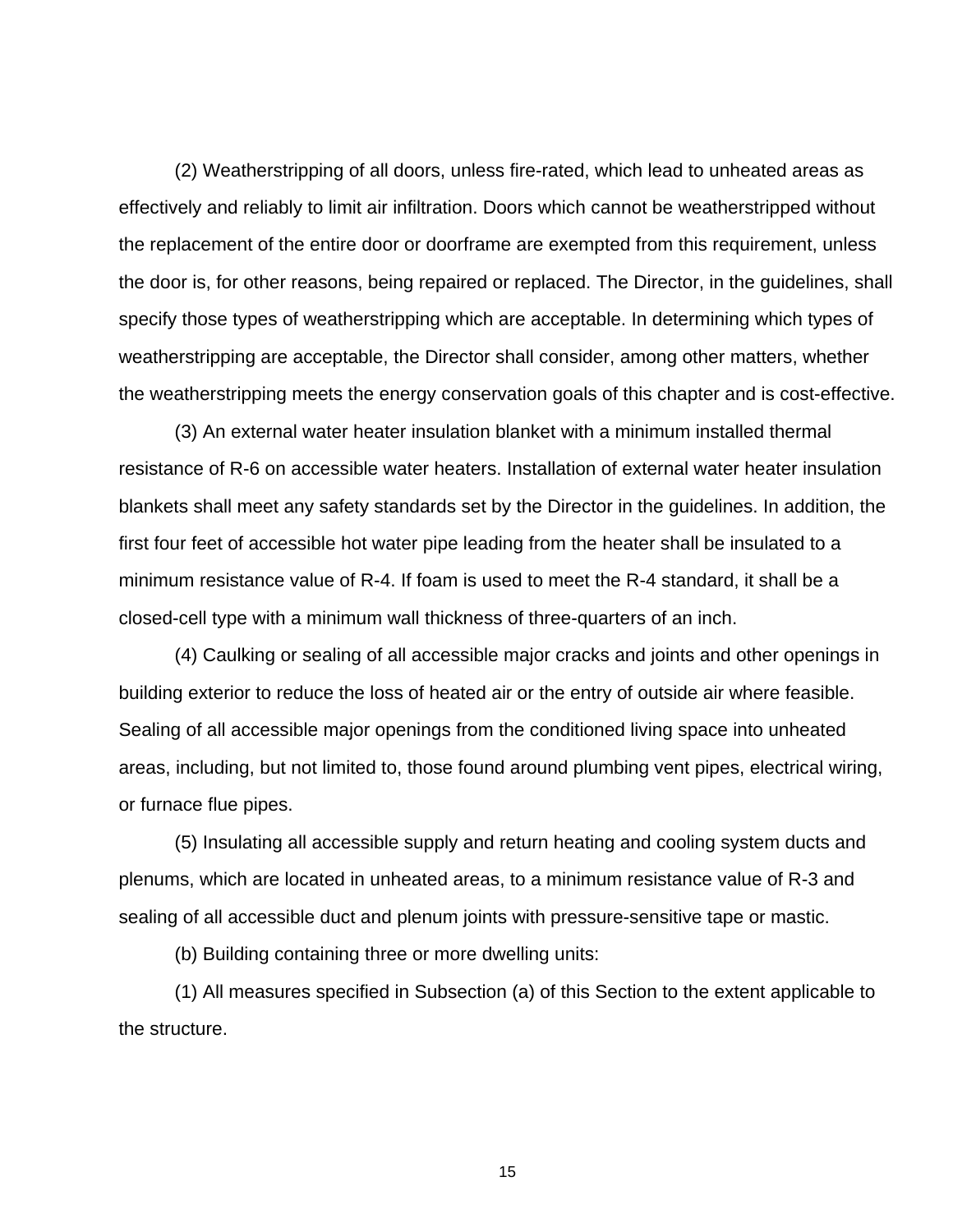(2) Insulation of all accessible recirculating hot water, steam, or steam condensate return piping throughout the structure to a minimum resistance value of R-4 and all hot water storage tanks to a minimum resistance value of R-6;

 (3) Cleaning and tuning of boiler units to improve combustion efficiency. Unless the boiler has been cleaned and tuned to ensure peak combustion efficiency within the last five years and bears a tag so certifying issued by a utility inspector or contractor regularly engaged in the field of combustion efficiency, the boiler shall be cleaned and tested for combustion efficiency and appropriate adjustments made to ensure peak combustion efficiency by such a utility inspector or a contractor, who shall post a tag on or near the boiler stating that a combustion efficiency test has been performed and peak efficiency has been obtained through adjustment of the boiler's controls and cleaning where needed, and the date the test was performed. In addition, all boilers shall have a permit required by Chapter 1, Schedule 1-M of the Building Code;

 (4) Repair of all hot water and steam leaks on boiler units, including replacement of defective steam traps and valves;

(5) Time clock control burner; and

 (6) Any interim measures adopted by the Director pursuant to Section 1217 or 1218 of this chapter.

 Section 5. The San Francisco Housing Code is hereby amended by amending Section 1216, to read as follows:

SEC. 1216. FEES.

 (a) Fees. Reasonable fees shall be required to pay for, but not exceed, the costs of implementing this chapter and Chapter 12A. Such fees shall be established by the Board of Supervisors upon recommendation of the Director of the Department of Building Inspection and shall include: